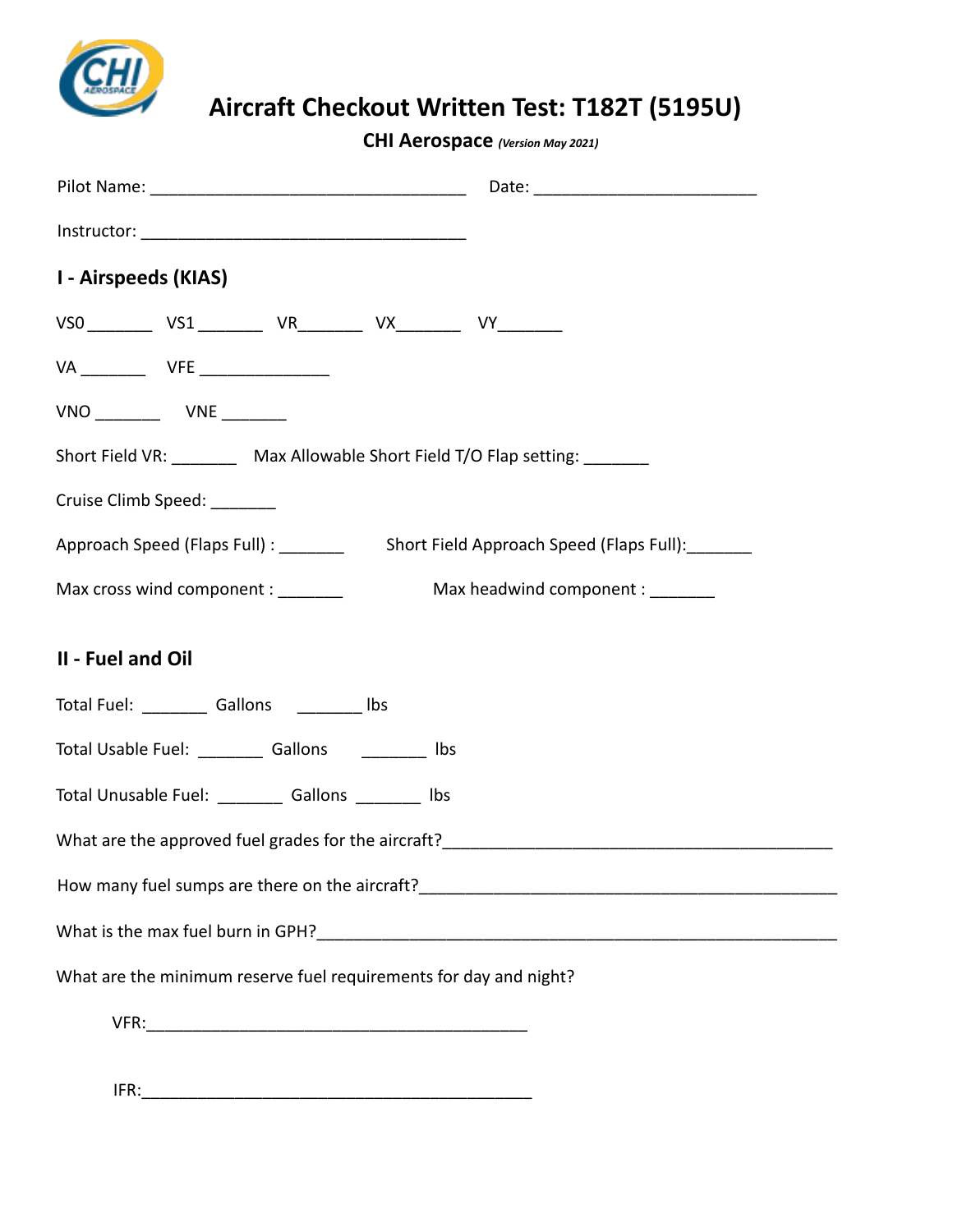

**CHI Aerospace** *(Version May 2021)*

| The engine has an oil capacity of ________quarts total, _______quarts in sump, and ________   |  |  |  |  |  |  |
|-----------------------------------------------------------------------------------------------|--|--|--|--|--|--|
| quarts are considered minimum for normal flight. Fill to _______ quarts for extended flights. |  |  |  |  |  |  |
|                                                                                               |  |  |  |  |  |  |
| Minimum oil pressure ________psi; Normal: _______ psi; Maximum oil pressure is _______psi.    |  |  |  |  |  |  |
|                                                                                               |  |  |  |  |  |  |
| <b>III - Weight and Balance</b>                                                               |  |  |  |  |  |  |
| Basic Empty Weight: ____________ Ibs                                                          |  |  |  |  |  |  |
| Useful Load: ___________ lbs                                                                  |  |  |  |  |  |  |
| Maximum Ramp Weight: _________ Ibs                                                            |  |  |  |  |  |  |
| Maximum Take-Off Weight (MTOW): lbs                                                           |  |  |  |  |  |  |
| Maximum Baggage Weight: ________ lbs                                                          |  |  |  |  |  |  |
| Weight of Oil: _________ Ibs per quart                                                        |  |  |  |  |  |  |
| Max Forward CG at MTOW: _________ inches                                                      |  |  |  |  |  |  |
| Max Aft CG at MTOW: __________ inches                                                         |  |  |  |  |  |  |
|                                                                                               |  |  |  |  |  |  |

## **IV - Aircraft Systems**

What type of propeller does this aircraft have? How does it work?

What is the cold start procedure for this aircraft?

What is the warm start procedure for this aircraft?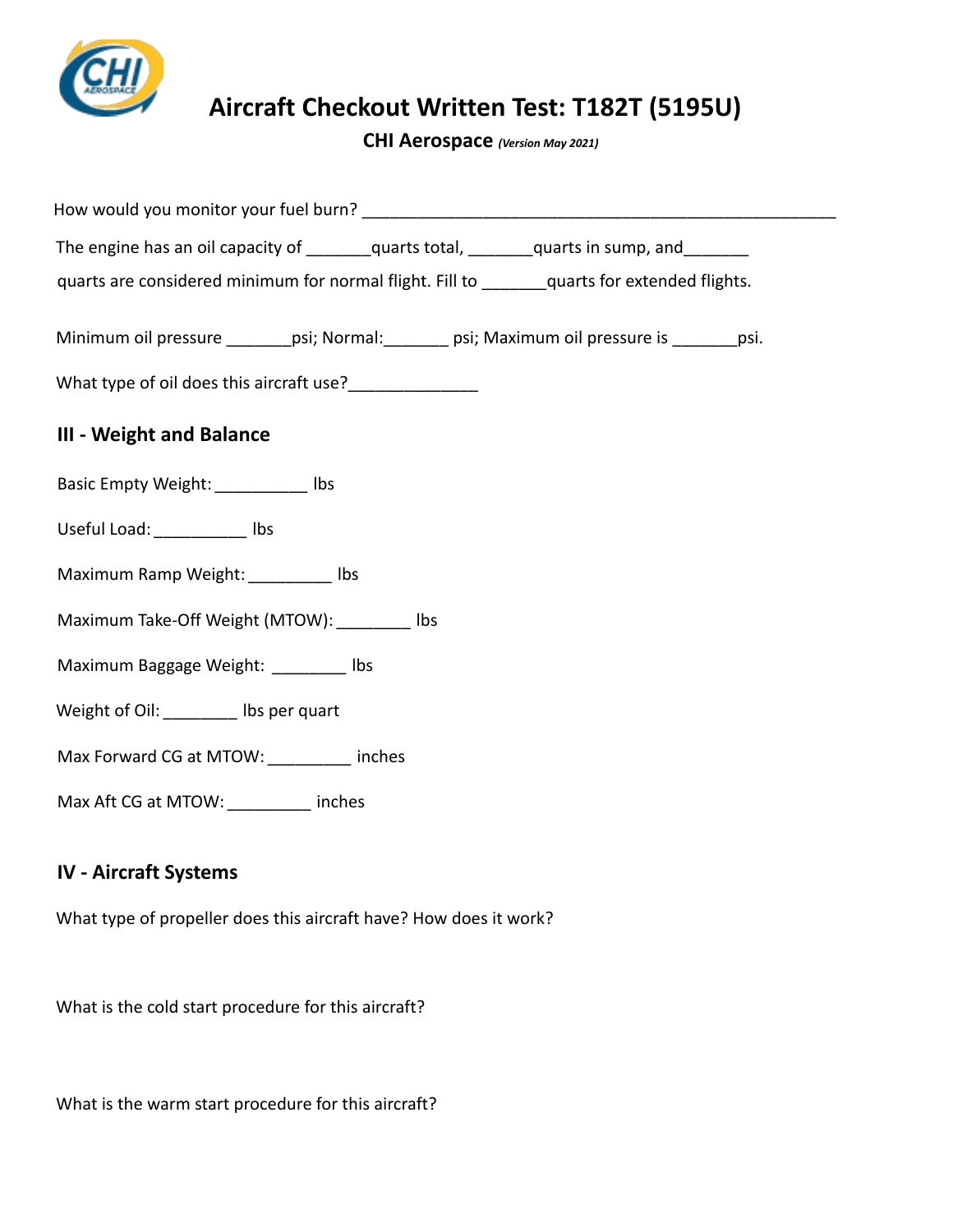

**CHI Aerospace** *(Version May 2021)*

What is the flooded start procedure?

How is fuel supplied to the engine?

Does the airplane have an electric fuel pump?

Is the aircraft carbureted or fuel injected?

How does the turbocharging system work on this aircraft?

What is the max Turbine Inlet Temperature (T.I.T) on this aircraft?

What is the proper procedure for leaning the mixture at cruise using T.I.T?

After performing your cruise checklist and leaning the aircraft, approximately what should your Fuel Burn be? Pressure Altitude: 8,000ft Temp: -1℃ (Standard) RPM: 2300 MP: 24" Fuel Burn: *\_\_\_\_\_\_\_\_\_* gph

How long should you wait from the time you touchdown to engine shutdown? Why?

Describe the engine. Make, model, cylinders, etc…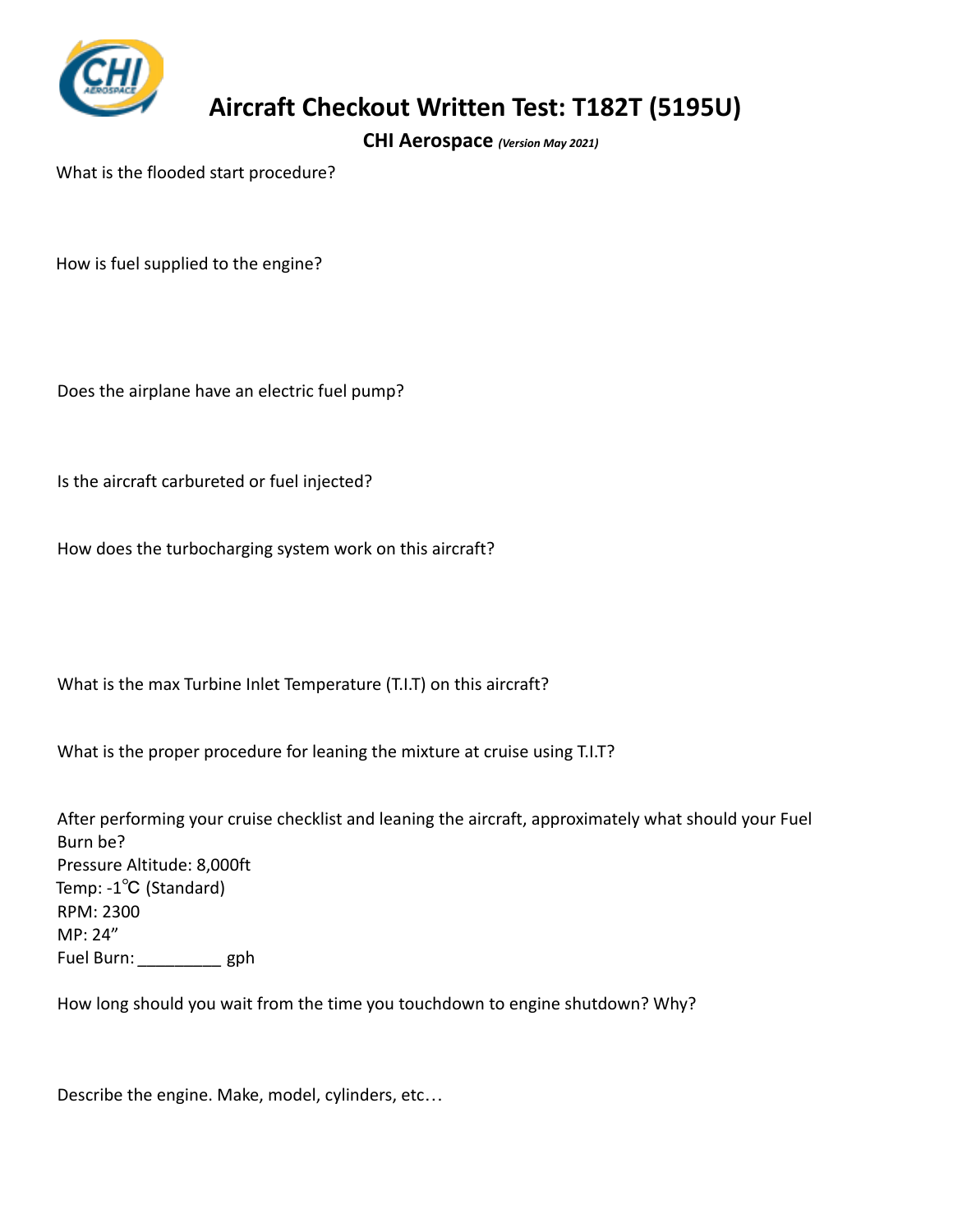

**CHI Aerospace** *(Version May 2021)*

What is the engine horsepower and at what RPM?

Alternator voltage is *\_\_\_\_\_\_* volts, and current is *\_\_\_\_\_\_* amps. Battery voltage is *\_\_\_\_\_\_* volts. The output of the alternators is maintained at *zume volts by the particular* volts by the *zume output* of the *zume output* of the *zume output* of the *zume output* of the *zume output* of the *zume output* of the

How many batteries does this aircraft have?

Where is the Main Battery located?

How is the alternator checked during the engine run-up before takeoff?

What would alert you to an alternator failure?

If the alternator were to fail, when would the Standby Battery begin supplying power to the aircraft?

How long will the Standby Battery last before complete electrical failure?

Where is the static port located? Is there more than one? If so, how many and where are they?

Where is the alternate static source located?

What type of landing gear system is on the aircraft?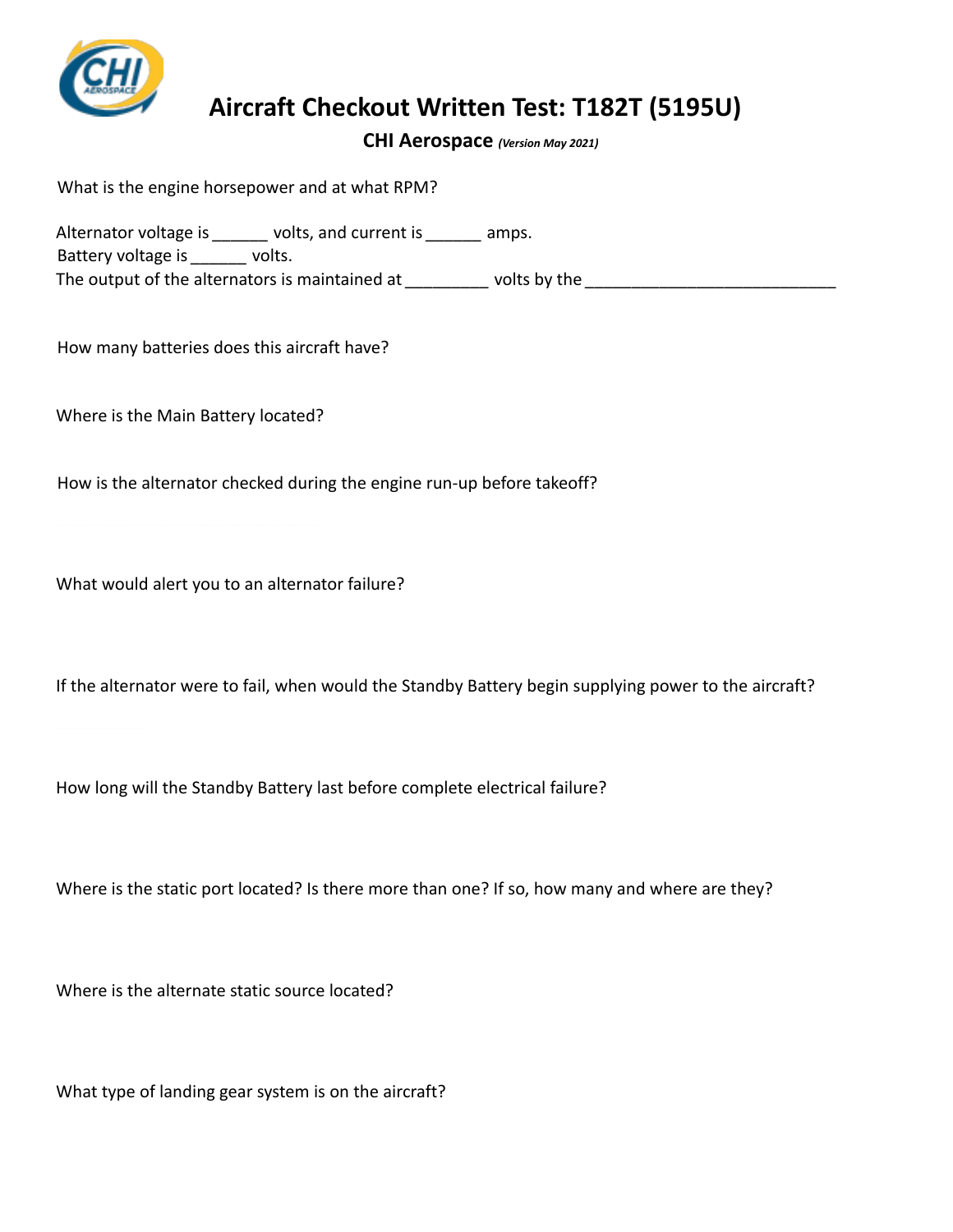

**CHI Aerospace** *(Version May 2021)*

What Manifold Pressure setting should you use for takeoff?

What type of flaps does the aircraft have?

Flap range approved for takeoff:

Flap setting for short-field takeoff:

#### **V - Emergency Procedures**

What is the correct spin recovery procedure for the aircraft?

What is the proper procedure for remedying engine roughness and/or power loss in flight?

What is the emergency procedure for engine loss during cruise flight?

What are the corrective actions taken when there is an excessive rate of charge on the ammeter?

What are the corrective actions taken when there is an excessive rate of discharge on the ammeter?

What action should the pilot take in the event of an engine fire during engine start?

What action should the pilot take in the event of an engine fire during flight?

What is the procedure for a balked landing (go-around)?